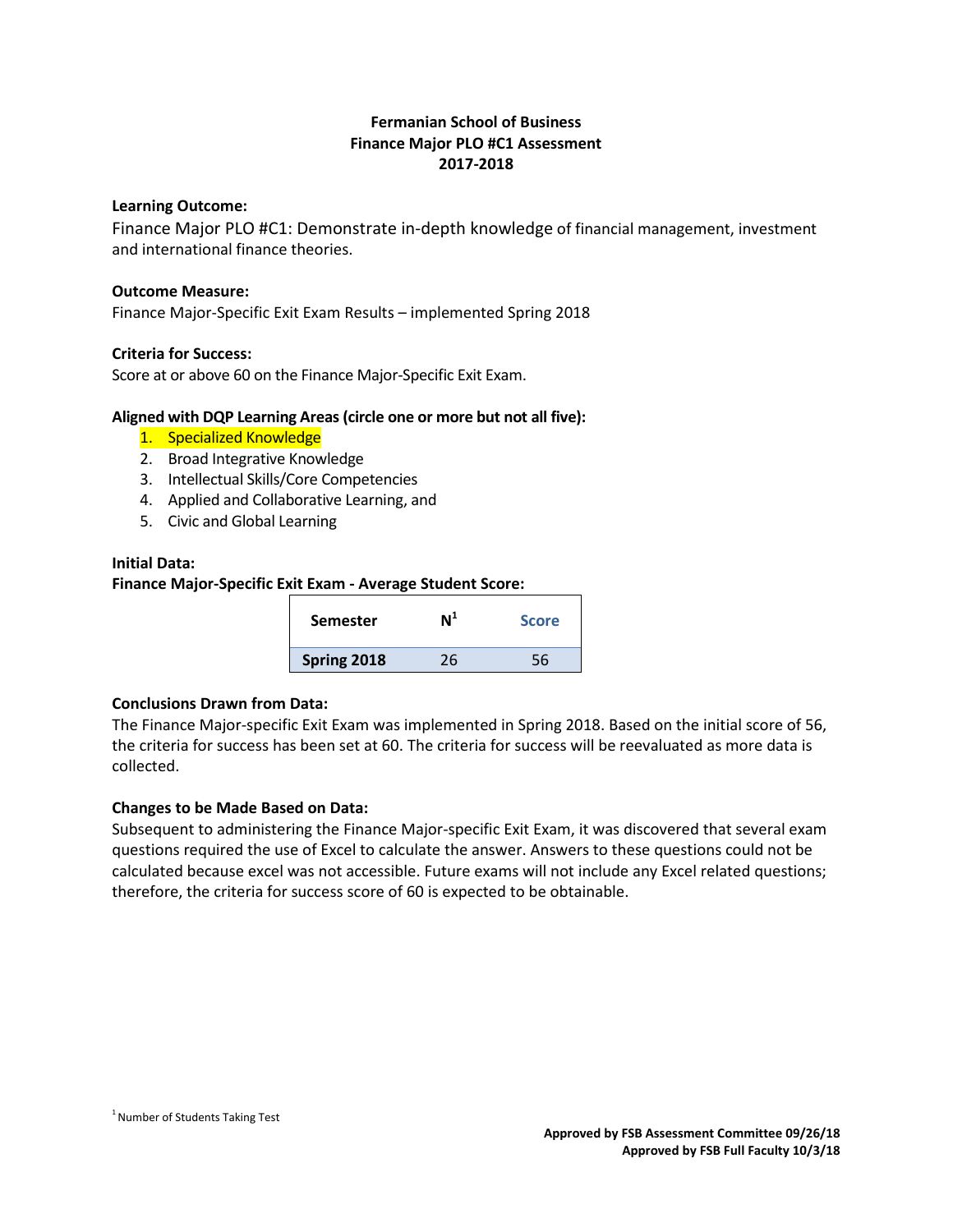# **Fermanian School of Business Finance Major PLO #C2 Assessment 2017-2018**

#### **Learning Outcome:**

Finance Major PLO #C2: Apply finance theories and tools in the analysis and valuation of a business.

#### **Outcome Measures:**

PLO #C2: Valuation Case Study Analysis (implemented Spring 2018)

#### **Criteria for Success:**

The average score for each criteria listed on the rubric will be a 3.0 or higher out of 4.0.

#### **Aligned with DQP Learning Areas (circle one or more but not all five):**

- 1. Specialized Knowledge
- 2. Broad Integrative Knowledge
- 3. Intellectual Skills/Core Competencies
- 4. Applied and Collaborative Learning, and
- 5. Civic and Global Learning

### **Initial Data:**

#### **Finance Major PLO #C3 Rubric – Average Student Score:**

| <b>Semester</b> | # of<br>assessments | <b>Assessment</b><br>of Current<br><b>Performance</b> | Evaluation of<br><b>Base</b><br><b>Assumptions</b> | <b>Calculations for</b><br><b>Common Equity</b><br>and WACC | <b>Application</b><br>and Valuation | <b>Total</b> |
|-----------------|---------------------|-------------------------------------------------------|----------------------------------------------------|-------------------------------------------------------------|-------------------------------------|--------------|
| Spring 2018     | 40                  | 3.30                                                  | 3.20                                               | 3.18                                                        | 3.13                                | 3.20         |

## **Conclusions Drawn from Data:**

Students met the criteria for success (average of 3.0 out of 4.0) in all four rubric criteria areas.

#### **Changes to be Made Based on Data:**

Based on the initial data, no changes are recommended at this time. Data will continue to be collected in future semesters.